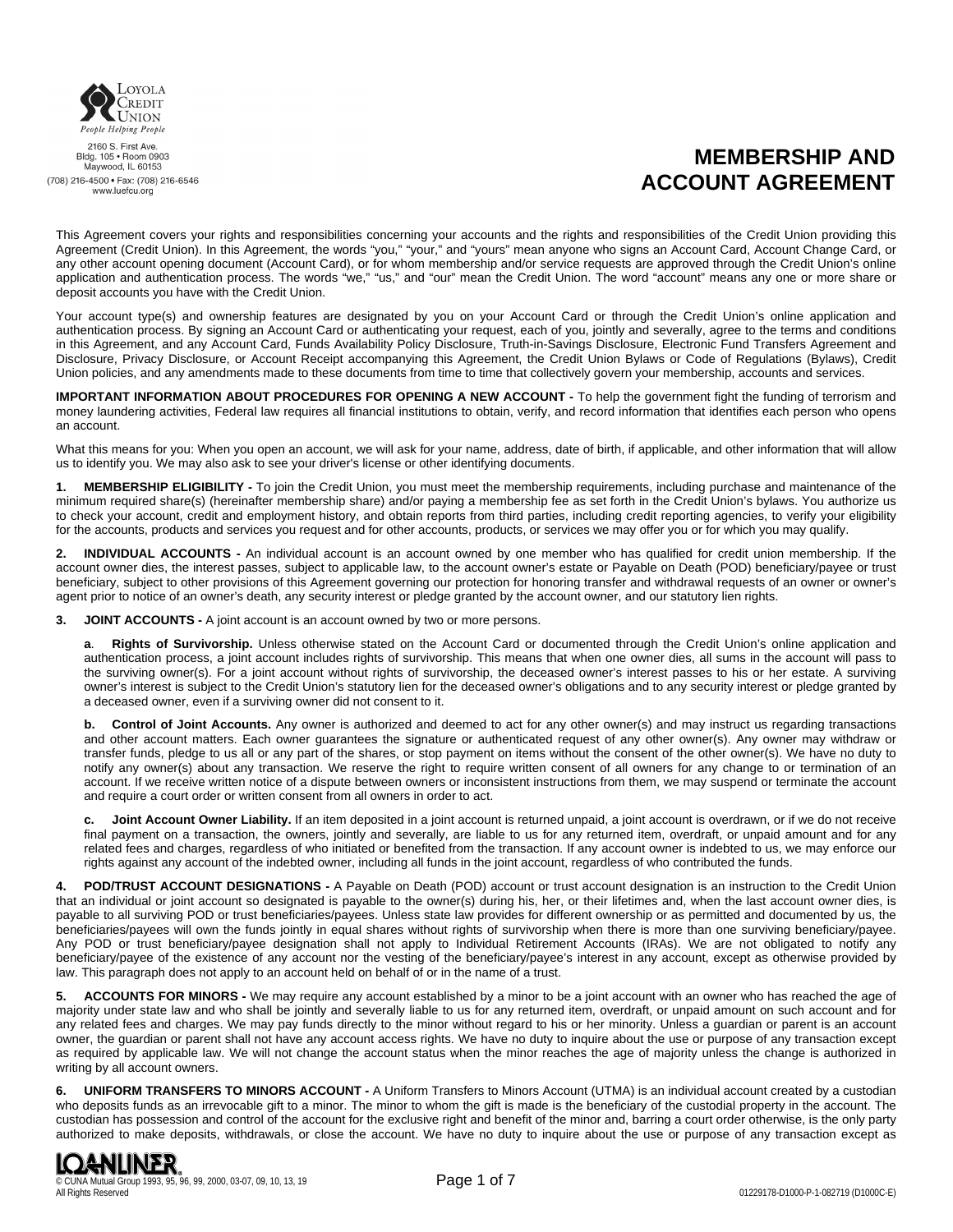required by applicable law. If the custodian dies, we may suspend the account until we receive instructions from any person authorized by law to withdraw funds or a court order authorizing withdrawals.

**7. AGENCY DESIGNATION ON AN ACCOUNT -** An agency designation on an account is an instruction to us that the owner authorizes another person to make transactions as agent for the account owner regarding the accounts designated. An agent has no ownership interest in the account(s) or credit union voting rights. We have no duty to inquire about the use or purpose of any transaction made by the agent except as required by applicable law.

**8. DEPOSIT OF FUNDS REQUIREMENTS -** Funds may be deposited to any account, in any manner approved by the Credit Union in accordance with the requirements set forth in the Truth-in-Savings Disclosure. Deposits made by mail, at night depositories, or at unstaffed facilities are not our responsibility until we receive them. We reserve the right to refuse or to return any deposit.

**a. Endorsements.** We may accept transfers, checks, drafts, and other items for deposit into any of your accounts if they are made payable to, or to the order of, one or more account owners even if they are not endorsed by all payees. You authorize us to supply missing endorsements of any owners if we choose. If a check, draft, or item that is payable to two or more persons is ambiguous as to whether it is payable to either or both, we may process the check, draft, or item as though it is payable to either person. If an insurance, government, or other check or draft requires an endorsement, we may require endorsement as set forth on the item. Endorsements must be made on the back of the check or draft within 1½ inches of the top edge, although we may accept endorsements outside this space. However, any loss we incur from a delay or processing error resulting from an irregular endorsement or other markings by you or any prior endorser will be your responsibility. If we offer a remote deposit capture service and you have been approved to use the service to make deposits to your account, you agree that, prior to transmitting check or draft images, you will restrictively endorse each original check or draft in accordance with any other agreement with us that governs this service.

**b. Collection of Items.** We act only as your agent and we are not responsible for handling items for deposit or collection beyond the exercise of ordinary care. We are not liable for the loss of an item in transit or the negligence of any correspondent. Each correspondent will only be liable for its own negligence. We may send any item for collection. Items drawn on an institution located outside the United States are handled on a collection basis only. You waive any notice of nonpayment, dishonor, or protest regarding items we purchase or receive for credit or collection to your account. We reserve the right to pursue collection of previously dishonored items at any time, including giving a payor financial institution extra time beyond any midnight deadline limits.

**c. Restrictive Legends.** Some checks and drafts contain restrictive legends or similar limitations on the front of the item. Examples of restrictive legends include "two signatures required," "void after 60 days," and "not valid over \$500.00." We are not liable for payment of any check or draft contrary to a restrictive legend or other limitation contained in or on the item unless we have specifically agreed in writing to the restriction or limitation.

**d. Final Payment.** All checks, drafts, automated clearinghouse (ACH) transfers or other items credited to your account are provisional until we receive final payment. If final payment is not received, we may charge your account for the amount of such items and impose a returned item fee on your account. Any collection fees we incur may be charged to your account. We reserve the right to refuse or return any item or fund transfer.

**e. Direct Deposits.** We may offer direct deposit services, including preauthorized deposits (e.g., payroll checks, Social Security or retirement checks, or other government checks) or preauthorized transfers from other accounts. You must authorize direct deposits or preauthorized transfers by completing a separate authorization document. You must notify us if you wish to cancel or change a direct deposit or preauthorized transfer. Any cancellation or change will become effective once we receive notice from you and have a reasonable period of time to act on your request. If your account is overdrawn, you authorize us to deduct the amount your account is overdrawn from any deposit, including deposits of government payments or benefits. If we are required to reimburse the U.S. Government for any benefit payment directly deposited into your account, we may deduct the amount returned from any of your accounts, unless prohibited by law.

**f. Crediting of Deposits.** Deposits will be credited to your account on the day we consider them received as stated in our Funds Availability Policy Disclosure.

### **9. ACCOUNT ACCESS**

**a. Authorized Signature.** Your signature on the Account Card, or authentication and approval of your account, authorizes your account access. We will not be liable for refusing to honor any item or instruction if we believe the signature is not genuine. If you have authorized the use of a facsimile signature, we may honor any check or draft that appears to bear your facsimile signature, even if it was made by an unauthorized person. You authorize us to honor transactions initiated by a third person to whom you have given your account information, even if you do not authorize a particular transaction.

**b. Access Options.** You may access your account(s) in any manner we permit including, for example, in person at one of our branch offices, at an ATM or point-of-sale device, or by mail, telephone, automatic transfer, internet access or mobile application. We may return as unpaid any check or draft drawn on a form we do not provide, and you are responsible for any losses, expenses or fees we incur as a result of handling such a check or draft. We have the right to review and approve any form of power of attorney and may restrict account withdrawals or transfers. We may refuse to honor a power of attorney if our refusal is conducted in accordance with applicable state law.

**c. Credit Union Examination.** We may disregard any information on any check or draft other than the signature of the drawer, the amount of the item, and any magnetic encoding. You agree that we do not fail to exercise ordinary care in paying an item solely because our procedures do not provide for sight examination of items.

**10. FUND TRANSFERS -** Fund transfers we permit that are subject to Article 4A of the Uniform Commercial Code, such as wire transfers, will be subject to such provisions of the Uniform Commercial Code as enacted by the state where the main office of the Credit Union is located, except as otherwise provided in this Agreement. ACH transfers are subject to rules of the National Automated Clearinghouse Association (NACHA). We may execute certain requests for fund transfers by Fedwire which are subject to the Federal Reserve Board's Regulation J.

**a. Authorization for Transfers/Debiting of Accounts.** You may make or order fund transfers to or from your account. We will debit your account for the amount of a fund transfer from your account and will charge your account for any fees related to the transfer.

**b. Right to Refuse to Make Transfers/Limitation of Liability.** Unless we agree otherwise in writing, we reserve the right to refuse to execute any payment order to transfer funds to or from your account. We are not obligated to execute any payment order to transfer funds out of your account if the amount of the requested transfer plus applicable fees exceeds the available balance in your account. We are not liable for errors, delays, interruptions or transmission failures caused by third parties or circumstances beyond our control including mechanical, electronic or equipment failure. In addition, we will not be liable for consequential, special, punitive or indirect loss or damage you may incur in connection with fund transfers to or from your account.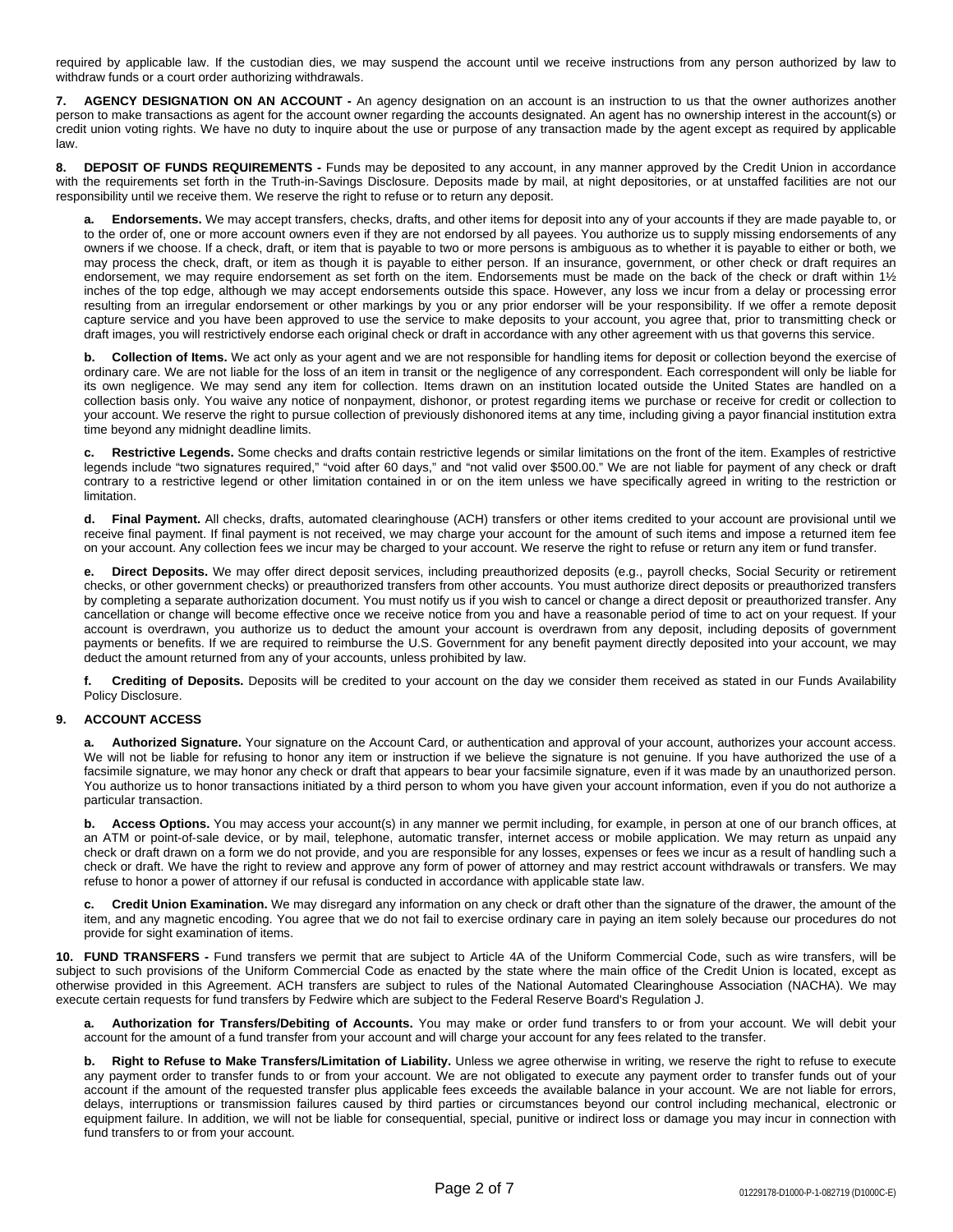**c. No Notice Required.** We will not provide you with notice when fund transfers are credited to your account. You will receive notice of such credits on your account statements. You may contact us to determine whether a payment has been received.

**d. Interest Payments.** If we fail to properly execute a payment order and such action results in a delay in payment to you, we will pay you dividends or interest, whichever applies to your account, for the period of delay as required by applicable law. You agree that the dividend or interest rate paid to you will be based on the lowest nominal dividend or interest rate we were paying on any account during that period.

**e. Provisional Credit for ACH Transactions.** We may provisionally credit your account for an ACH transfer before we receive final settlement. If we do not receive final settlement, we may reverse the provisional credit or require you to refund us the amount provisionally credited to your account, and the party originating the transfer will not be considered to have paid you.

**f. Payment Order Processing and Cut-off Times.** Payment orders we accept will be executed within a reasonable time of receipt. Unless we have agreed otherwise in writing, a payment order may not necessarily be executed on the date it is received or on a particular date you specify. Cut-off times may apply to the receipt, execution and processing of fund transfers, payment orders, cancellations, and amendments. Fund transfers, payment orders, cancellations, and amendments received after a cut-off time may be treated as having been received on the next fund transfer business day. Information about any cut-off times is available upon request. From time to time, we may need to temporarily suspend processing of a transaction for greater scrutiny or verification in accordance with applicable law. This action may affect settlement or availability of the transaction.

**g. Identifying Information.** If your payment order identifies the recipient and any financial institution by name and account or other identifying number, the Credit Union and any other financial institutions facilitating the transfer may rely strictly on the account or other identifying number, even if the number identifies a different person or financial institution.

**h. Amendments and Cancellations of Payment Orders.** Any account owner may amend or cancel a payment order regardless of whether that person initiated the order. We may refuse requests to amend or cancel a payment order that we believe will expose the Credit Union to liability or loss. Any request to amend or cancel a payment order that we accept will be processed within a reasonable time after it is received. You agree to hold us harmless from and indemnify us for all losses and expenses resulting from any actual or attempted amendment or cancellation of a payment order.

**i. Security Procedures.** We may require you to follow a security procedure to execute, amend or cancel a payment order so that we may verify the authenticity of the order, amendment or cancellation. You agree that the security procedure established by separate agreement between you and the Credit Union is commercially reasonable. If you refuse to follow a commercially reasonable security procedure that we offer, you agree to be bound by any payment order, whether authorized or not, that is issued in your name and accepted by us in good faith in accordance with the security procedure you choose.

**j. Duty to Report Unauthorized or Erroneous Fund Transfers.** You must exercise ordinary care to identify and report unauthorized or erroneous fund transfers on your account. You agree that you will review your account(s) and periodic statement(s). You further agree you will notify us of any unauthorized or erroneous transfers within the time frames described in the "Statements" section of this Agreement.

**k. Recording Telephone Requests.** You agree that we may record payment order, amendment and cancellation requests as permitted by applicable law.

**l. Remittance Transfers.** A "remittance transfer" is an electronic transfer of funds of more than \$15.00 which is requested by a sender and sent to a designated recipient in a foreign country by a remittance transfer provider. If we act as a remittance transfer provider and conduct a remittance transfer(s) on your behalf, the transaction(s) will be governed by 12 C.F.R. part 1005, subpart B - Requirements for remittance transfers. Terms applicable to such transactions may vary from those disclosed herein and will be disclosed to you at the time such services are requested and rendered in accordance with applicable law.

**11. ACCOUNT RATES AND FEES -** We pay account earnings and assess fees against your account as set forth in the Truth-in-Savings Disclosure and Schedule of Fees and Charges. We may change the Truth-in-Savings Disclosure or Schedule of Fees and Charges at any time and will notify you as required by law.

## **12. TRANSACTION LIMITATIONS**

**a. Withdrawal Restrictions.** We will pay checks or drafts, permit withdrawals, and make transfers from the available balance in your account. The availability of funds in your account may be delayed as described in our Funds Availability Policy Disclosure. We may also pay checks or drafts, permit withdrawals, and make transfers when you have an insufficient available balance in your account if you have established an overdraft protection plan or, if you do not have such a plan with us, in accordance with our overdraft payment policy.

We may refuse to allow a withdrawal in some situations and will advise you accordingly if, for example: (1) there is a dispute between account owners (unless a court has ordered the Credit Union to allow the withdrawal); (2) a legal garnishment or attachment is served; (3) the account secures any obligation to us; (4) required documentation has not been presented; or (5) you fail to repay a credit union loan on time. We may require you to give written notice of 7 to 60 days before any intended withdrawals.

**b. Transfer Limitations.** We may limit the dollar amount or the number of transfers from your account. Please consult your Truth-in-Savings Disclosure or your Electronic Fund Transfers Agreement and Disclosure.

**13. CERTIFICATE ACCOUNTS -** Any term share, share certificate, time deposit or certificate of deposit account (certificate account), whichever we offer as allowed by applicable federal or state law, is subject to the terms of this Agreement, the Truth-in-Savings Disclosure, the Account Receipt for each account, and any other documents we provide for the account, the terms of which are incorporated herein by reference.

#### **14. OVERDRAFTS**

**a. Payment of Overdrafts.** If, on any day, the available balance in your share or deposit account is not sufficient to pay the full amount of a check, draft, transaction, or other item, plus any applicable fee, that is posted to your account, we may return the item or pay it, as described below. The Credit Union's determination of an insufficient available account balance may be made at any time between presentation and the Credit Union's midnight deadline with only one review of the account required. We do not have to notify you if your account does not have a sufficient available balance in order to pay an item. Your account may be subject to a fee for each item regardless of whether we pay or return the item. We may charge a fee each time an item is submitted or resubmitted for payment; therefore, you may be assessed more than one fee as a result of a returned item and resubmission(s) of the returned item.

If we offer standard overdraft services, this service allows us to authorize payment for the following types of transactions regardless of whether your share or deposit account has sufficient funds: (1) share drafts/checks and other transactions made using your checking account, except as otherwise described below; (2) automatic bill payments; (3) and ACH transactions. For ATM and one-time debit card transactions, you must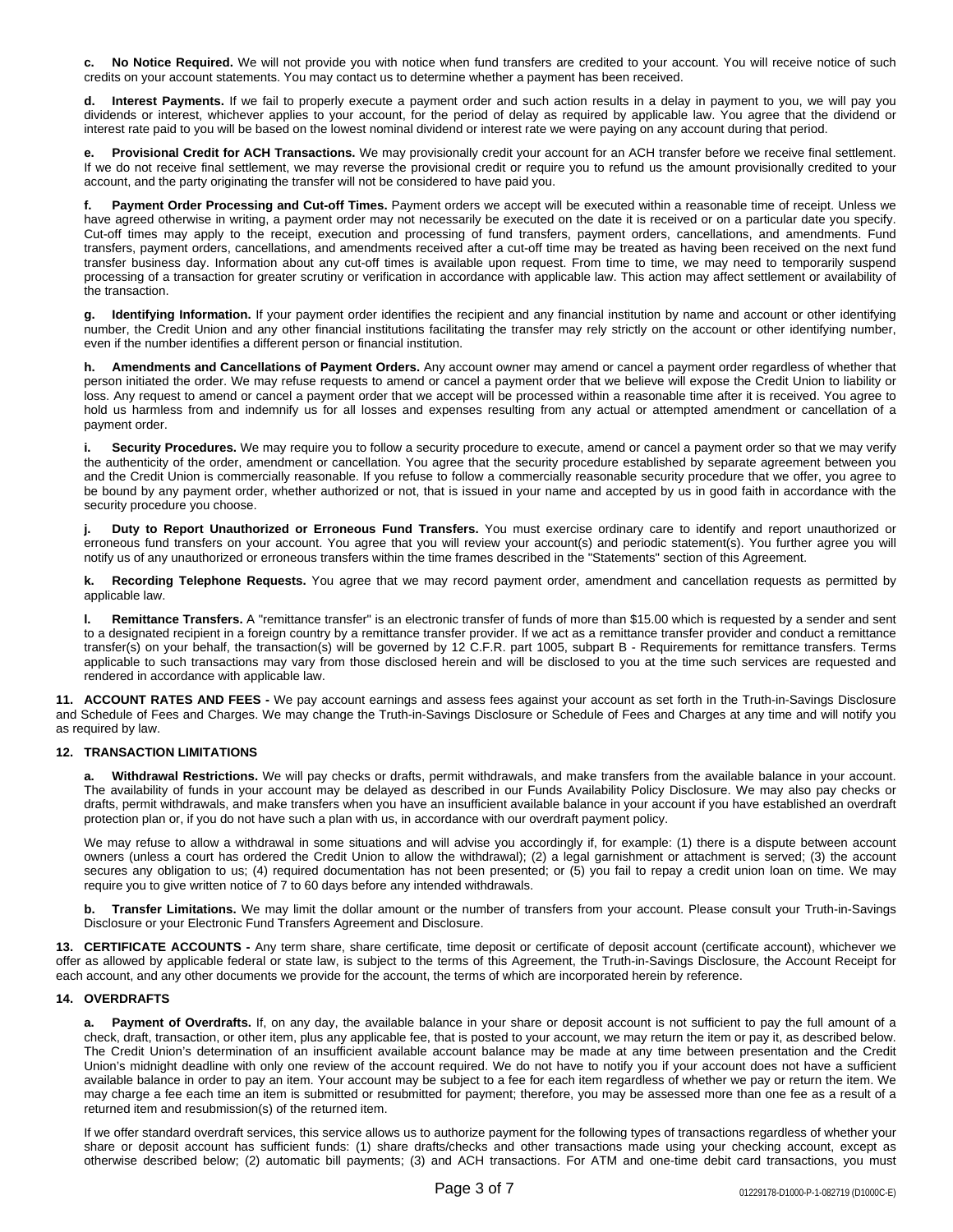affirmatively consent to such coverage. Without your consent, the Credit Union may not authorize and pay an ATM or one-time debit card transaction that will result in insufficient funds in your account. If you have established a service linking your share or deposit account with other individual or joint accounts, you authorize us to transfer funds from another account of yours to cover an insufficient item, including transfers from a share or deposit account, an overdraft line-of-credit account, or other account you so designate. Services and fees for these transactions are shown in the document the Credit Union uses to capture your affirmative consent and the Schedule of Fees and Charges.

Except as otherwise agreed in writing, if we exercise our right to use our discretion to pay such items that result in an insufficiency of funds in your account, we do not agree to pay them in the future and may discontinue coverage at any time without notice. If we pay these items or impose a fee that results in insufficient funds in your account, you agree to pay the insufficient amount, including the fee assessed by us, in accordance with our standard overdraft services or any other service you may have authorized with us or, if you do not have such protections with us, in accordance with any overdraft payment policy we have, as applicable.

**b. How Transactions are Posted to Your Account.** Basically, there are two types of transactions that affect your account: credits (deposits of money into your account) and debits (payments out of your account). It is important to understand how each is applied to your account so that you know how much money you have and how much is available to you at any given time. This section explains generally how and when we post transactions to your account.

**Credits.** Deposits are generally added to your account when we receive them. However, in some cases when you deposit a check, the full amount of the deposit may not be available to you at the time of deposit. Please refer to the Funds Availability Policy Disclosure for details regarding the timing and availability of funds from deposits.

**Debits.** There are several types of debit transactions. Common debit transactions are generally described below. Keep in mind that there are many ways transactions are presented for payment by merchants, and we are not necessarily in control of when transactions are received.

- **• Checks.** When you write a check, it is processed through the Federal Reserve system. We receive data files of cashed checks from the Federal Reserve each day. The checks drawn on your account are compiled from these data files and paid each day. We process the payments by check or draft number low to high.
- **• ACH Payments.** We receive data files every day from the Federal Reserve with Automated Clearing House (ACH) transactions. These include, for example, automatic bill payments you have authorized. ACH transactions for your account are posted throughout the day from low to high dollar value.
- **• PIN-Based Debit Card Purchase Transactions.** These are purchase transactions using your debit card for which a merchant may require you to enter your personal identification number (PIN) at the time of sale. They are processed through a PIN debit network. These transactions are similar to ATM withdrawal transactions because the money is usually deducted from your account immediately at the time of the transaction. However, depending on the merchant, a PIN-based transaction may not be immediately presented for payment.
- **• Signature-Based Debit Card Purchase Transactions.** These are purchase transactions using your debit card that are processed through a signature-based network. Rather than entering a PIN, you typically sign for the purchase; however, merchants may not require your signature for certain transactions. Merchants may seek authorization for these types of transactions. The authorization request places a hold on funds in your account when the authorization is completed. The "authorization hold" will reduce your available balance by the amount authorized but will not affect your actual balance. The transaction is subsequently processed by the merchant and submitted to us for payment. This can happen hours or sometimes days after the transaction, depending on the merchant and its payment processor. These payment requests are received in real time throughout the day and are posted to your account when they are received.

The amount of an authorization hold may differ from the actual payment because the final transaction amount may not yet be known to the merchant when you present your card for payment. For example, if you use your debit card at a restaurant, a hold will be placed in an amount equal to the bill presented to you; but when the transaction posts, it will include any tip that you may have added to the bill. This may also be the case where you present your debit card for payment at gas stations, hotels and certain other retail establishments. We cannot control how much a merchant asks us to authorize, or when a merchant submits a transaction for payment.

This is a general description of certain types of transactions. These practices may change, and we reserve the right to pay items in any order we choose as permitted by law.

**c. Understanding Your Account Balance.** Your share draft account has two kinds of balances: the actual balance and the available balance. Your actual balance reflects the full amount of all deposits to your account as well as payment transactions that have been posted to your account. It does not reflect checks you have written and are still outstanding or transactions that have been authorized but are still pending. Your available balance is the amount of money in your account that is available for you to use. Your available balance is your actual balance less: (1) holds placed on deposits; (2) holds on debit card or other transactions that have been authorized but are not yet posted; and (3) any other holds, such as holds related to pledges of account funds and minimum balance requirements or to comply with court orders. We use your available balance to determine whether there are sufficient funds in your account to pay items, including checks and drafts, as well as ACH, debit card and other electronic transactions. Pending transactions and holds placed on your account may reduce your available balance and may cause your account to become overdrawn regardless of your actual balance. In such cases, subsequent posting of the pending transactions may further overdraw your account and be subject to additional fees. You should assume that any item which would overdraw your account based on your available balance may create an overdraft. You may check your available balance online at www.luefcu.org, at an ATM, by visiting a credit union branch or by calling us at 708-216-4500.

**15. POSTDATED AND STALEDATED CHECKS OR DRAFTS -** You agree not to issue any check or draft that is payable on a future date (postdated). If you do draw or issue a check or draft that is postdated and we pay it before that date, you agree that we shall have no liability to you for such payment. You agree not to deposit checks, drafts, or other items before they are properly payable. We are not obligated to pay any check or draft drawn on your account that is presented more than six months past its date; however, if the check or draft is paid against your account, we will have no liability for such payment.

### **16. STOP PAYMENT ORDERS**

**a. Stop Payment Order Request.** Any owner may request a stop payment order on any check or draft drawn on the owner's account. To be binding, the order must accurately describe the check or draft, including the exact account number, check or draft number, and amount of the check or draft. This exact information is necessary for the Credit Union to identify the check or draft. If we receive incorrect or incomplete information, we will not be responsible for failing to stop payment on the check or draft. In addition, we must receive sufficient advance notice of the stop payment order to allow us a reasonable opportunity to act on it. If we recredit your account after paying a check or draft over a valid and timely stop payment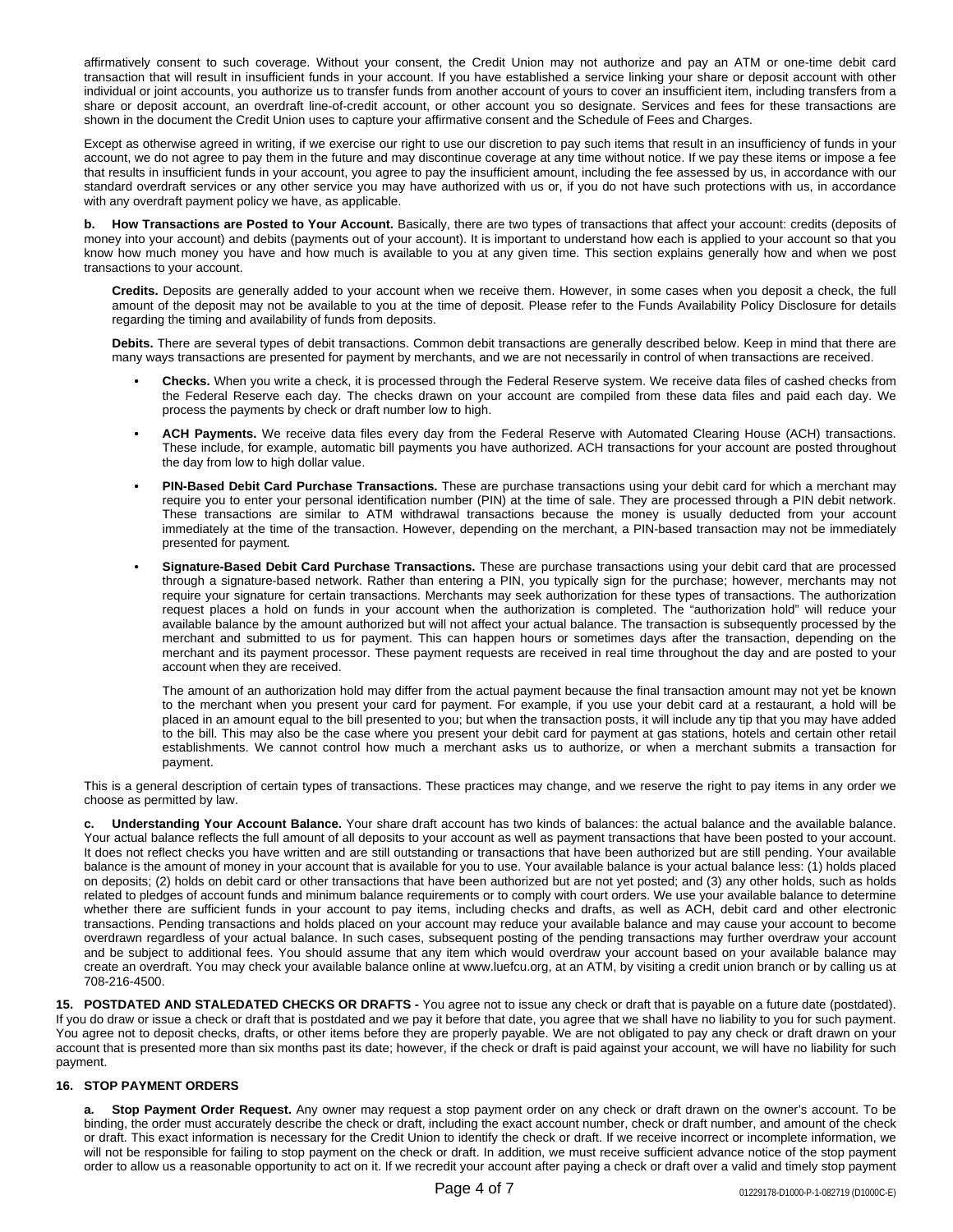order, you agree to sign a statement describing the dispute with the payee, to assign to us all of your rights against the payee or other holders of the check or draft, and to assist us in any legal action.

Stop payment orders for preauthorized debit transactions from your account are governed by Regulation E. Please refer to the Electronic Fund Transfers Agreement and Disclosure for rules regarding stop payments on preauthorized debit transactions.

**b. Duration of Order.** You may make an oral stop payment order which will lapse within 14 calendar days unless you confirm it in writing, or in a record if allowed by applicable law, within that time. A written stop payment order is effective for six months and may be renewed for additional sixmonth periods by submitting a renewal request in writing, or in a record if allowed by applicable law, before the stop payment order then in effect expires. We do not have to notify you when a stop payment order expires.

**c. Liability.** Fees for stop payment orders are set forth in the Truth-in-Savings Disclosure or Schedule of Fees and Charges. You may not stop payment on any certified check, cashier's check, teller's check, or any other check, draft, or payment guaranteed by us. Although payment of an item may be stopped, you may remain liable to any item holder, including us. You agree to indemnify and hold the Credit Union harmless from all costs, including attorney's fees and all damages or claims related to our refusal to pay an item, as well as claims of any joint account owner or of any payee or endorsee for failing to stop payment of an item as a result of incorrect information provided by you.

**17. CREDIT UNION LIABILITY -** If we do not properly complete a transaction according to this Agreement, we will be liable for your losses or damages not to exceed the amount of the transaction, except as otherwise provided by law. We will not be liable if, for example: (1) your account contains an insufficient available balance for the transaction; (2) circumstances beyond our control prevent the transaction; (3) your loss is caused by your or another financial institution's negligence; or (4) your account funds are subject to legal process or other claim. We will not be liable for consequential damages, except liability for wrongful dishonor. We are not responsible for a check or draft that is paid by us if we acted in a commercially reasonable manner and exercised ordinary care. We exercise ordinary care if our actions or nonactions are consistent with applicable state law, Federal Reserve regulations and operating letters, clearinghouse rules, and general financial institution practices followed in the area we serve. You grant us the right, in making payments of deposited funds, to rely exclusively on the form of the account and the terms of this Agreement. Any conflict regarding what you and our employees say or write will be resolved by reference to this Agreement.

**18. CHECKS OR DRAFTS PRESENTED FOR PAYMENT IN PERSON -** We may refuse to accept any check or draft drawn on your account that is presented for payment in person. Such refusal shall not constitute a wrongful dishonor of the check or draft, and we shall have no liability for refusing payment. If we agree to cash a check or draft that is presented for payment in person, we may require the presenter to pay a fee. Any applicable check or draft cashing fees are stated in the Schedule of Fees and Charges.

**19. REMOTELY CREATED CHECKS OR DRAFTS -** For purposes of this paragraph, "account" means a transaction account, credit account, or any other account on which checks or drafts may be drawn. A remotely created check or draft is a check or draft created by someone other than the person on whose account the check or draft is drawn. A remotely created check or draft is generally created by a third party payee as authorized by the owner of the account on which the check or draft is drawn. Authorization is usually made over the telephone or through online communication. The owner of the account does not sign a remotely created check or draft. In place of the owner's signature, the remotely created check or draft usually bears a statement that the owner authorized the check or draft or bears the owner's printed or typed name. If you authorize a third party to draw a remotely created check or draft against your account, you may not later revoke or change your authorization. It is your responsibility to resolve any authorization issues directly with the third party. We are not required to credit your account and may charge against your account any remotely created check or draft for which the third party has proof of your authorization.

**20. PLEDGE, RIGHT OF OFFSET AND STATUTORY LIEN -** Unless prohibited by law, you pledge and grant as security for all obligations you may have now or in the future, except obligations secured by your principal residence, all shares and dividends and all deposits and interest, if any, in all accounts you have with us now and in the future. If you pledge a specific dollar amount in your account(s) for a loan, we will freeze the funds in your account(s) to the extent of the outstanding balance of the loan or, if greater, the amount of the pledge if the loan is a revolving loan. Otherwise, funds in your pledged account(s) may be withdrawn unless you are in default. You agree we have the right to offset funds in any of your accounts against the obligation owed to us. Federal or state law (depending upon whether we have a federal or state charter) gives us a lien on all shares and dividends and all deposits and interest, if any, in accounts you have with us now and in the future. Except as limited by federal or state law, the statutory lien gives us the right to apply the balance of all your accounts to any obligation on which you are in default. After you are in default, we may exercise our statutory lien rights without further notice to you.

Your pledge and our statutory lien rights will allow us to apply the funds in your account(s) to what you owe when you are in default, except **as limited by federal or state law.** If we do not apply or offset the funds in your account(s) to satisfy your obligation, we may place an administrative freeze on your account(s) in order to protect our statutory lien rights and may apply or offset the funds in your account(s) to the amount you owe us at a later time. The statutory lien and your pledge do not apply to any Individual Retirement Account or any other account that would lose special tax treatment under federal or state law if given as security. By not enforcing our right to apply or offset funds in your account(s) to your obligations that are in default, we do not waive our right to enforce these rights at a later time.

**21. LEGAL PROCESS -** If any legal action is brought against your account, we may pay out funds according to the terms of the action or refuse any payout until the dispute is resolved, as permitted by law. Any expenses or attorney fees we incur responding to legal process may be charged against your account without notice, unless prohibited by law. Any legal process against your account is subject to our lien and security interest.

**22. ACCOUNT INFORMATION -** Upon request, we will give you the name and address of each agency from which we obtain a credit report regarding your account. We agree not to disclose account information to third parties except when: (1) it is necessary to complete a transaction; (2) the third party seeks to verify the existence or condition of your account in accordance with applicable law; (3) such disclosure complies with the law or a government agency or court order; or (4) you give us written permission.

#### **23. NOTICES**

**a. Name or Address Changes.** You are responsible for notifying us of any name or address change. The Credit Union is only required to attempt to communicate with you at the most recent address you have provided to us. We may require all name and address changes to be provided in writing. If we attempt to locate you, we may impose a service fee as set forth in the Truth-in-Savings Disclosure or Schedule of Fees and Charges.

**b. Notice of Amendments.** Except as prohibited by applicable law, we may change the terms of this Agreement at any time. We will notify you, in a manner we deem appropriate under the circumstances, of any changes in terms, rates or fees as required by law. We reserve the right to waive any terms of this Agreement. Any such waiver shall not affect our right to future enforcement.

**c. Effect of Notice.** Any written notice you give us is effective when we receive it. Any written notice we give to you is effective when it is provided electronically or is deposited in the U.S. mail, postage prepaid and addressed to you at your statement mailing address, and will be effective whether or not received by you. Notice to any account owner is considered notice to all account owners.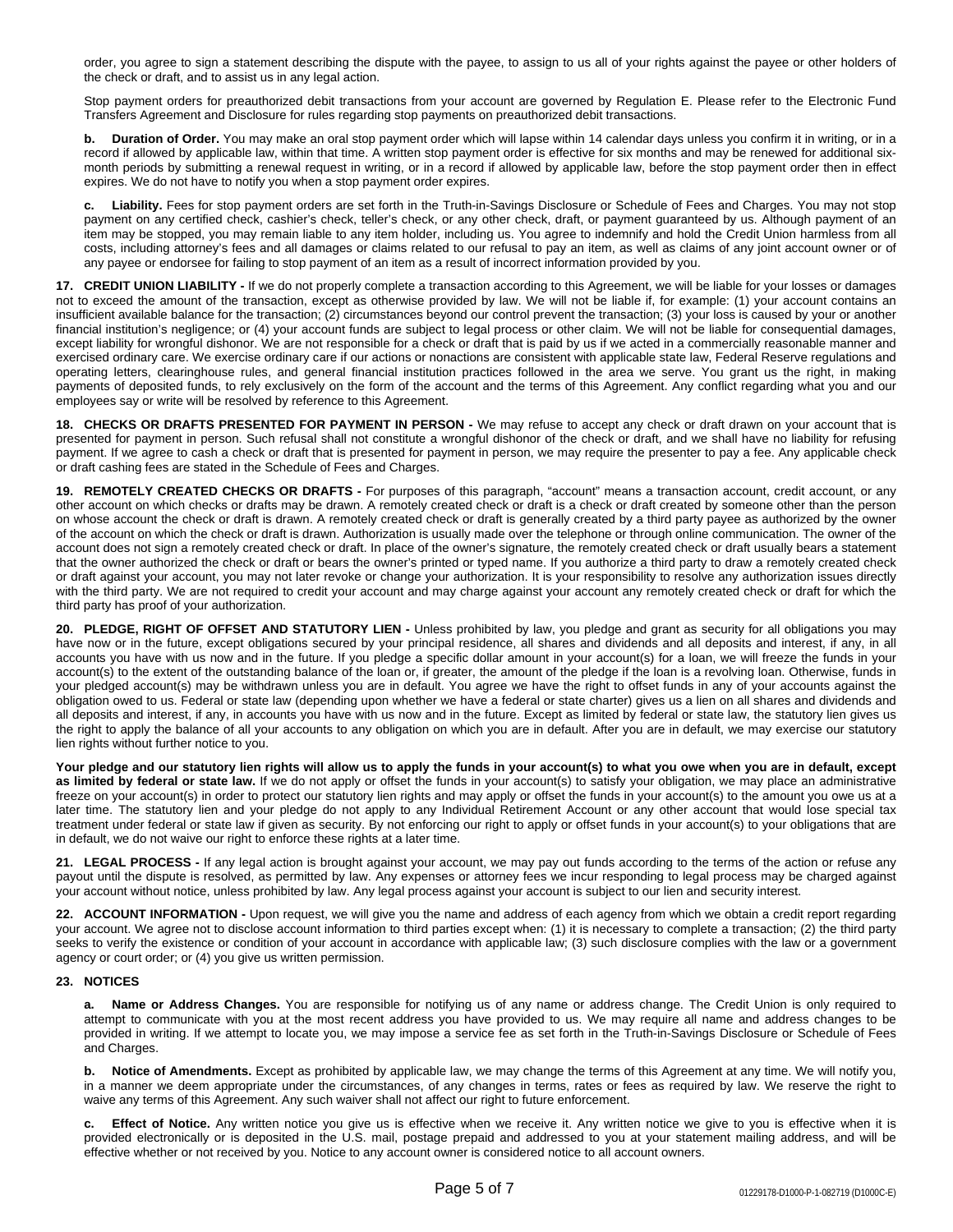**d. Electronic Notices.** If you have agreed to receive notices electronically, we may send you notices electronically and discontinue mailing paper notices to you until you notify us that you wish to reinstate receiving paper notices.

**24. TAXPAYER IDENTIFICATION NUMBER AND BACKUP WITHHOLDING -** You agree that we may withhold taxes from any dividends or interest earned on your account as required by federal, state or local law or regulations. Your failure to furnish a correct Taxpayer Identification Number (TIN) or meet other requirements may result in backup withholding. If your account is subject to backup withholding, we must withhold and pay to the Internal Revenue Service a percentage of dividends, interest, and certain other payments. If you fail to provide your TIN within a reasonable time we may close your account and return the balance to you, less any applicable service fees.

### **25. STATEMENTS**

**a. Contents.** If we provide a periodic statement for your account, you will receive a periodic statement that shows the transactions and activity on your account during the statement period as required by applicable law. If a periodic statement is provided, you agree that only one statement is necessary for joint accounts. For share draft or checking accounts, you understand and agree that your original check or draft, when paid, becomes property of the Credit Union and may not be returned to you, but copies of the check or draft may be retained by us or by payable-through financial institutions and may be made available upon your request. You understand and agree that statements are made available to you on the date they are mailed to you or, if you have requested, on the date they are made available to you electronically. You also understand and agree that checks, drafts, or copies thereof are made available to you on the date the statement is mailed to you or is provided to you electronically, even if the checks or drafts do not accompany the statement.

**b. Examination.** You are responsible for promptly examining each statement upon receiving it and reporting any irregularities to us. If you fail to report any irregularities such as forged, altered, unauthorized, unsigned, or otherwise fraudulent items drawn on your account, erroneous payments or transactions, or other discrepancies that are reflected on your statement within 33 days of the date we sent or otherwise provided the statement to you, we will not be responsible for your loss. We also will not be liable for any items that are forged or altered in a manner not detectable by a reasonable person, including the unauthorized use of facsimile signature equipment.

Unauthorized electronic fund transfers governed by Regulation E are subject to different reporting periods. Please refer to the Electronic Fund Transfers Agreement and Disclosure for reporting requirements pertaining to electronic fund transfers.

**c. Notice to Credit Union.** You agree that the Credit Union's retention of checks or drafts does not alter or waive your responsibility to examine your statements or the time limit for notifying us of any errors. The statement will be considered correct for all purposes, and we will not be liable for any payment made or charge to your account unless you notify us in writing within the above time limit for notifying us of any errors. If you fail to receive a periodic statement, you agree to notify us within 14 days of the time you regularly receive a statement.

**d. Address.** If we mail you a statement, we will send it to the last known address shown in our records. If you have requested to receive your statement electronically, we will send the statement or notice of statement availability to the last e-mail address shown in our records.

**26. INACTIVE ACCOUNTS -** As allowed by applicable law, we may classify your account as inactive or dormant and assess a fee if you have not made any transactions in your account over a specified period of time. The period of inactivity, the fee for servicing an inactive or dormant account, and the minimum balance required to avoid the service fee, if any, are set forth in our Schedule of Fees and Charges. You authorize us to transfer funds from another account of yours to cover any service fees, if applicable. To the extent allowed by law, we reserve the right to transfer the account funds to an account payable or reserve account and to suspend any further account statements. If a deposit or withdrawal has not been made on the account and we have had no other sufficient contact with you within the period specified by state law, the account will then be presumed to be abandoned. Funds in abandoned accounts will be reported and remitted in accordance with state law. Once funds have been turned over to the state, we have no further liability to you for such funds. If you choose to reclaim such funds, you must apply to the appropriate state agency.

**27. SPECIAL ACCOUNT INSTRUCTIONS -** You may request that we facilitate certain trust, will, or court-ordered account arrangements. However, because we do not give legal advice, we cannot counsel you as to which account arrangement most appropriately meets the specific requirements of your trust, will, or court order. If you ask us to follow any instructions that we believe might expose us to claims, lawsuits, expenses, liabilities, or damages, whether directly or indirectly, we may refuse to follow your instructions or may require you to indemnify us or post a bond or provide us with other protection. We may require that account changes requested by you, or any account owner, such as adding or closing an account or service, be evidenced by a signed Account Change Card or other document which evidences a change to an account and accepted by us.

**28. TERMINATION OF ACCOUNT -** We may terminate your account at any time without notice to you or may require you to close your account and apply for a new account if, for example: (1) there is a change in owners or authorized signers; (2) there has been a forgery or fraud reported or committed involving your account; (3) there is a dispute as to the ownership of the account or of the funds in the account; (4) any checks or drafts are lost or stolen; (5) there are excessive returned unpaid items not covered by an overdraft protection plan; (6) there has been any misrepresentation or any other abuse of any of your accounts; (7) we reasonably deem it necessary to prevent a loss to us; or (8) as otherwise permitted by law. You may terminate an individual account by giving written notice. We reserve the right to require the consent of all owners to terminate a joint account. We are not responsible for payment of any check, draft, withdrawal, transaction, or other item after your account is terminated; however, if we pay an item after termination, you agree to reimburse us.

**29. TERMINATION OF MEMBERSHIP; LIMITATION OF SERVICES -** You may terminate your membership by giving us written notice or by withdrawing your minimum required membership share, if any, and closing all of your accounts. You may be expelled from membership for any reason allowed by applicable law. We may restrict account access and services without notice to you when your account is being misused; you have demonstrated conduct which is abusive in nature; as outlined in any policy we have adopted regarding restricting services; or as otherwise permitted by law.

**30. DEATH OF ACCOUNT OWNER -** We may honor all transfer orders, withdrawals, deposits, and other transactions on an account until we know of a member's death. Even with such knowledge, we may continue to pay checks or drafts or honor other payments or transfer orders authorized by the deceased member for a period of ten days after the member's death unless we receive instructions from any person claiming an interest in the account to stop payment on the checks, drafts, or other items. We may require anyone claiming a deceased owner's account funds to indemnify us for any losses resulting from our honoring that claim. This Agreement will be binding upon any heirs or legal representatives of any account owner.

**31. UNLAWFUL INTERNET GAMBLING AND OTHER ILLEGAL ACTIVITIES -** You agree that you are not engaged in unlawful internet gambling or any other illegal activity. You agree that you will not use any of your accounts, access devices or services for unlawful internet gambling or other illegal activities. We may terminate your account relationship if you engage in unlawful internet gambling or other illegal activities.

**32. SEVERABILITY -** If a court holds any portion of this Agreement to be invalid or unenforceable, the remainder of this Agreement shall not be invalid or unenforceable and will continue in full force and effect. All headings are intended for reference only and are not to be construed as part of the Agreement.